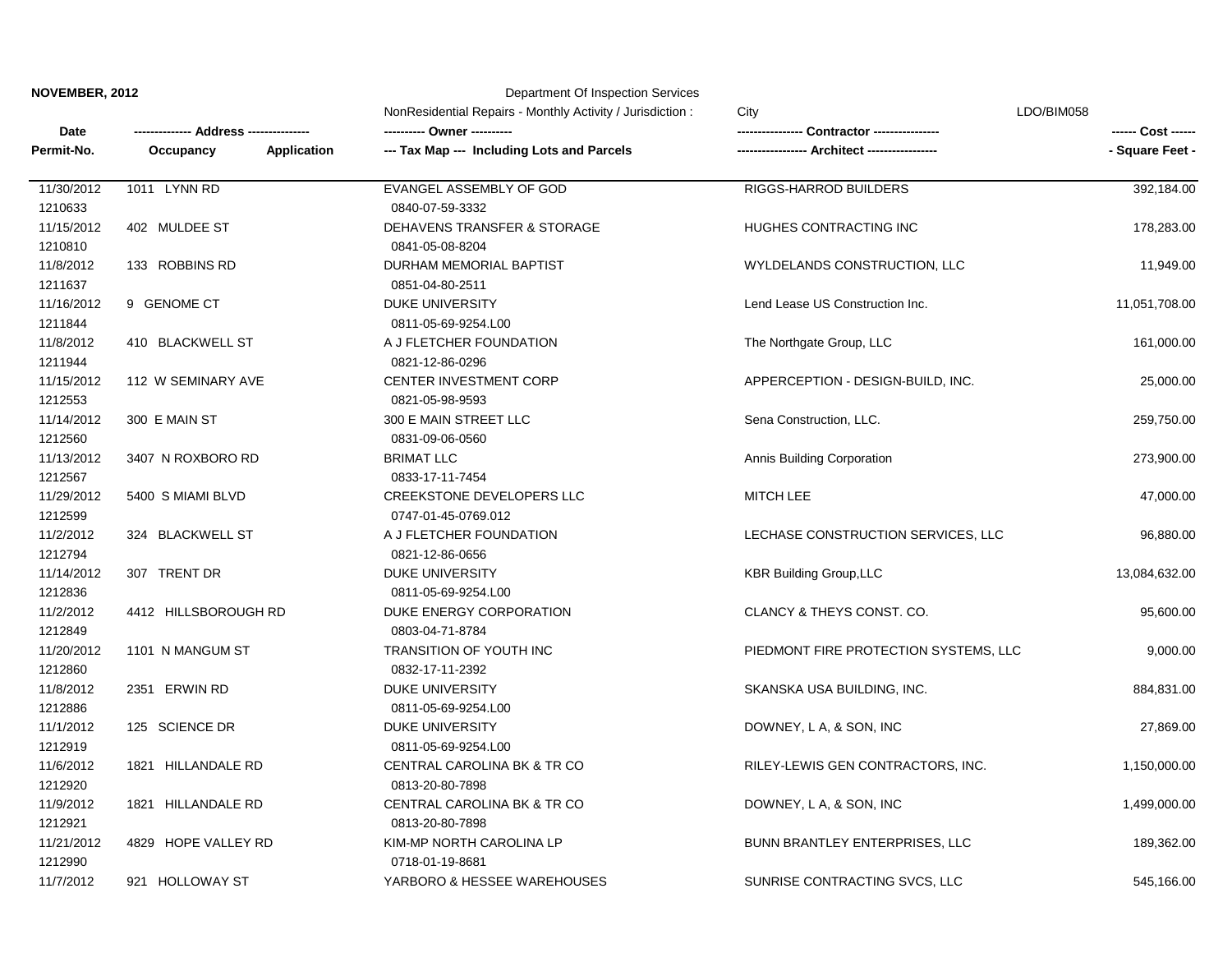**NOVEMBER, 2012** Department Of Inspection Services

**Date -------------- Address --------------- ---------- Owner ---------- ---------------- Contractor ---------------- ------ Cost ------ Permit-No. Occupancy Application --- Tax Map --- Including Lots and Parcels ----------------- Architect ----------------- - Square Feet -** NonResidential Repairs - Monthly Activity / Jurisdiction : City Company Control and Muslim CDO/BIM058 11/26/2012 324 BLACKWELL ST A J FLETCHER FOUNDATION Lend Lease US Construction Inc. 700,000.00 1213314 0747-02-65-7351 11/30/2012 4819 EMPEROR BLVD BRISTOL PLACE IC LLC VISION CONTRACTORS, INC. 450,000.00 11/13/2012 4011 UNIVERSITY DR TICON INC BROWN BUILDING CORPORATION 31,000.00 1213284 0810-10-26-9227 1213281 0739-03-30-3788 11/15/2012 3871 S ALSTON AVE NORTHWOOD RTC LLC CENTURION CONST. CO.,INC. 610,813.00 11/8/2012 1965 IVY CREEK BLVD CORIUM LLC SHELCO, INC (RAL OFFICE) 50,000.00 1213270 0810-13-13-4649 1213263 0749-04-61-2225 11/13/2012 2945 S MIAMI BLVD RALEIGH PORTFOLIO WEST RETAIL BPG MANAGEMENT CO-NC, LLC 233,215.00 11/20/2012 110 E PARRISH ST TOTTEN WILLIAM S HAWTHORNE-JOHNSON, NICHOLAS L. 69,000.00 1213258 0821-12-97-6107 1213256 0747-04-63-0942 11/2/2012 1040 SWABIA CT W & G ASSOCIATES PRIME BUILDING CO., INC. 40,400.00 11/21/2012 203 RESEARCH DR DUKE UNIVERSITY DUKE UNIVERSITY HEALTH SYSTEM, INC. 64,445.00 1213245 0811-05-69-9254.L00 1213238 0747-04-64-2318 11/15/2012 1009 SLATER RD GAVI STRATFORD HALL IC SUB LLC SPEC-CON, INC. SPEC-CON, INC. 77,454.00 11/9/2012 737 NINTH ST CPGPI REGENCY ERWIN LLC SITESCAPES, LLC. 10,500.00 1213217 0822-18-22-8337 1213206 0728-02-97-7474 11/15/2012 2800 MERIDIAN PKWY AREP MERIDIAN II LLC BEAM, J. D., INC. 54,989.00 11/21/2012 505 W CHAPEL HILL ST CITY OF DURHAM MCCLURE & ASSOC. CONST., INC. 229,360.00 1213197 0821-07-67-7553 1213191 0747-03-03-9894 11/6/2012 419 DAVIS DR LCFRE DURHAM KEYSTONE RILEY-LEWIS GEN CONTRACTORS, INC. 824,167.00 11/5/2012 2608 ERWIN RD LAKEVIEW PARTNERS LLC MIXON CONSTRUCTION CO, INC 68,485.00 1213110 0812-15-62-3503 1213096 0800-03-02-6474 11/8/2012 5408 NEW HOPE COMMONS DR KIR NEW HOPE COMMONS LIMITED Retail Marketing Services East, Inc 24,829.00 11/8/2012 1040 SWABIA CT W & G ASSOCIATES PRIME BUILDING CO., INC. 104,067.00 1213059 0747-04-63-0942 1213012 0739-03-44-1252 11/5/2012 3508 TRICENTER BLVD BAILEY LAND COMPANY INC DOWNEY, L A, & SON, INC 327,913.00 1213010 0831-10-47-1187

1213333 0821-12-86-0656